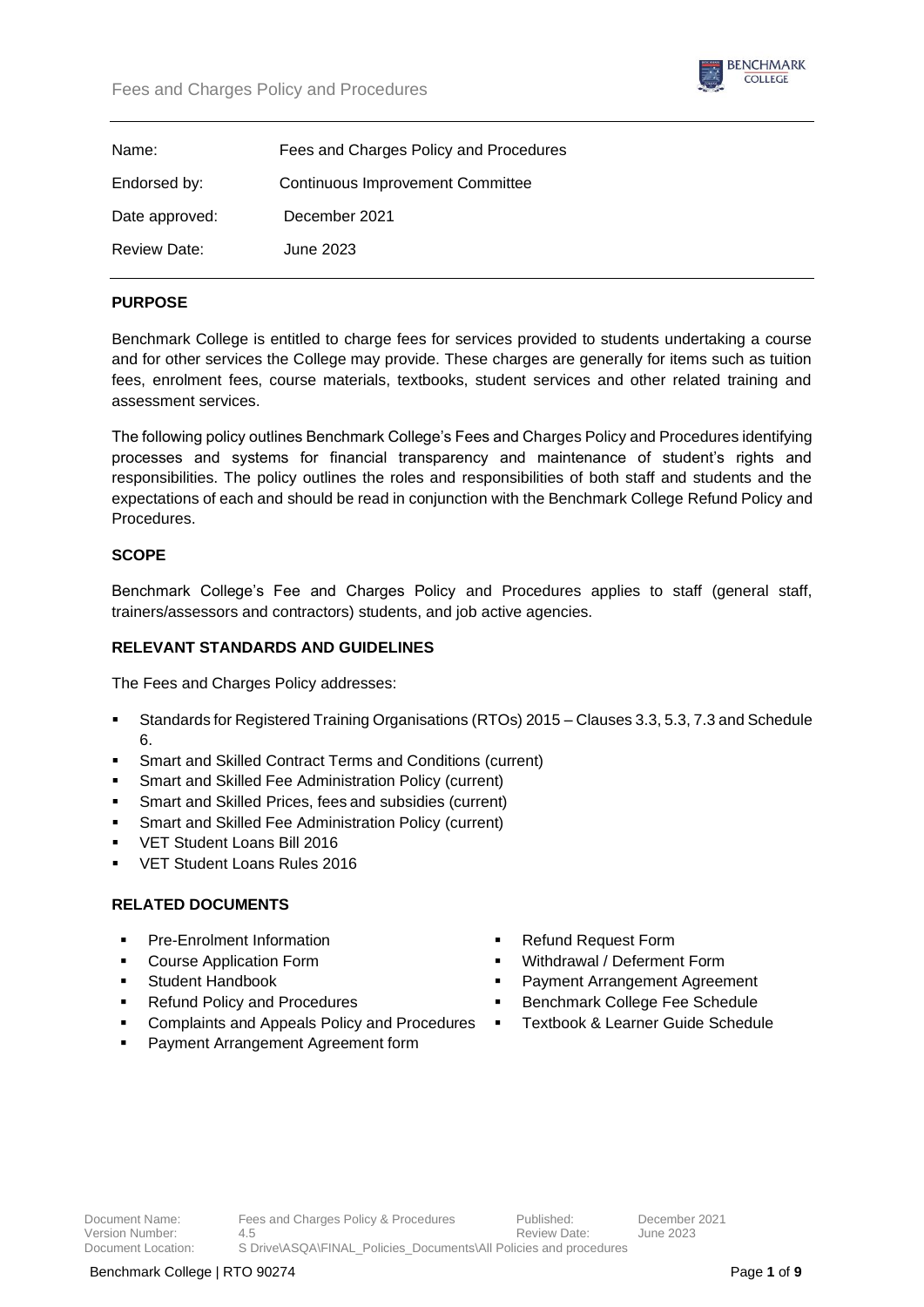

# **DEFINITIONS / ACRONYMS**

| <b>Accountable</b><br><b>Officer</b><br>CAN             | Chief Executive Officer (CEO)                                                                                                                                                                                                                                                                                                                                           |
|---------------------------------------------------------|-------------------------------------------------------------------------------------------------------------------------------------------------------------------------------------------------------------------------------------------------------------------------------------------------------------------------------------------------------------------------|
|                                                         | CAN - Commonwealth Assistance Notice. A notice from your approved VET<br>provider detailing information about the Commonwealth assistance you<br>have used for the study period.                                                                                                                                                                                        |
| <b>Census date</b>                                      | This date is set by approved VET providers and it is the deadline for various<br>requirements, like making an upfront payment, applying for VET Student<br>Loan, paying your tuition fees or formally withdrawing your enrolment to not<br>incur a debt.                                                                                                                |
| <b>Commercial</b><br>program                            | A program where students are charged and required to pay a course fee on<br>enrolment.                                                                                                                                                                                                                                                                                  |
| <b>Concession fees</b>                                  | Concession fees are reduced fees for eligible students. Evidence of<br>eligibility is requested on application.                                                                                                                                                                                                                                                         |
| <b>Credit Transfer</b>                                  | Credit transfer is a process that provides students with agreed and<br>consistent credit outcomes for components of a qualification based on<br>identified equivalence in content and learning outcomes between matched<br>qualifications <sup>1</sup> . Credit transfer is a process that provides credit for a unit of<br>competency previously achieved <sup>2</sup> |
| <b>Deferment</b>                                        | Students defer their studies by either delaying commencement or taking<br>time out before completing their course. In this instance, these are students<br>who have commenced their training with Benchmark College and wish to<br>resume and complete the same course with Benchmark College.                                                                          |
| Fee-Free<br><b>Scholarships</b>                         | The NSW Government's Smart and Skilled Fee-Free Scholarships apply<br>from 1 July 2015. Eligibility criteria applies.                                                                                                                                                                                                                                                   |
| Government<br>subsidised<br>program                     | A program where the Department of Education subsidises the students<br>course fees. Students are required to pay an enrolment fee. Fees are<br>predetermined by Training Services NSW (TSNSW) (eligibility criteria apply)                                                                                                                                              |
| <b>Recognition of</b><br><b>Prior Learning</b><br>(RPL) | Recognition of Prior Learning (RPL) means an assessment process that<br>assesses the competency/s of an individual that may have been acquired<br>through formal, non-formal and informal learning to determine the extent to<br>which that individual meets the requirements specified in the training<br>package or VET accredited courses <sup>3</sup> .             |
| <b>Student</b>                                          | A person enrolled or engaged in the application process.                                                                                                                                                                                                                                                                                                                |
| <b>VET Student Loans</b>                                | VET Student Loans has been implemented to give eligible students access<br>to quality higher level VET qualifications, particularly those students who<br>could not otherwise afford to pay upfront. There are specific criteria students<br>must meet to be eligible for a loan through VET Student Loans.                                                             |

<sup>1</sup> <http://www.aqf.edu.au/wp-content/uploads/2013/06/Credit-Transfer-Explanation.pdf>

<sup>&</sup>lt;sup>2</sup> [http://www.boardofstudies.nsw.edu.au/voc\\_ed/rpl.html](http://www.boardofstudies.nsw.edu.au/voc_ed/rpl.html)

Document Name: Fees and Charges Policy & Procedures Published: December 2021<br>Version Number: 4.5 4.5 Version Number: 4.5 Review Date: June 2023 Document Location: S Drive\ASQA\FINAL\_Policies\_Documents\All Policies and procedures <sup>3</sup> Commonwealth of Australia - Standards for Registered Training Organisations (RTOs) 2015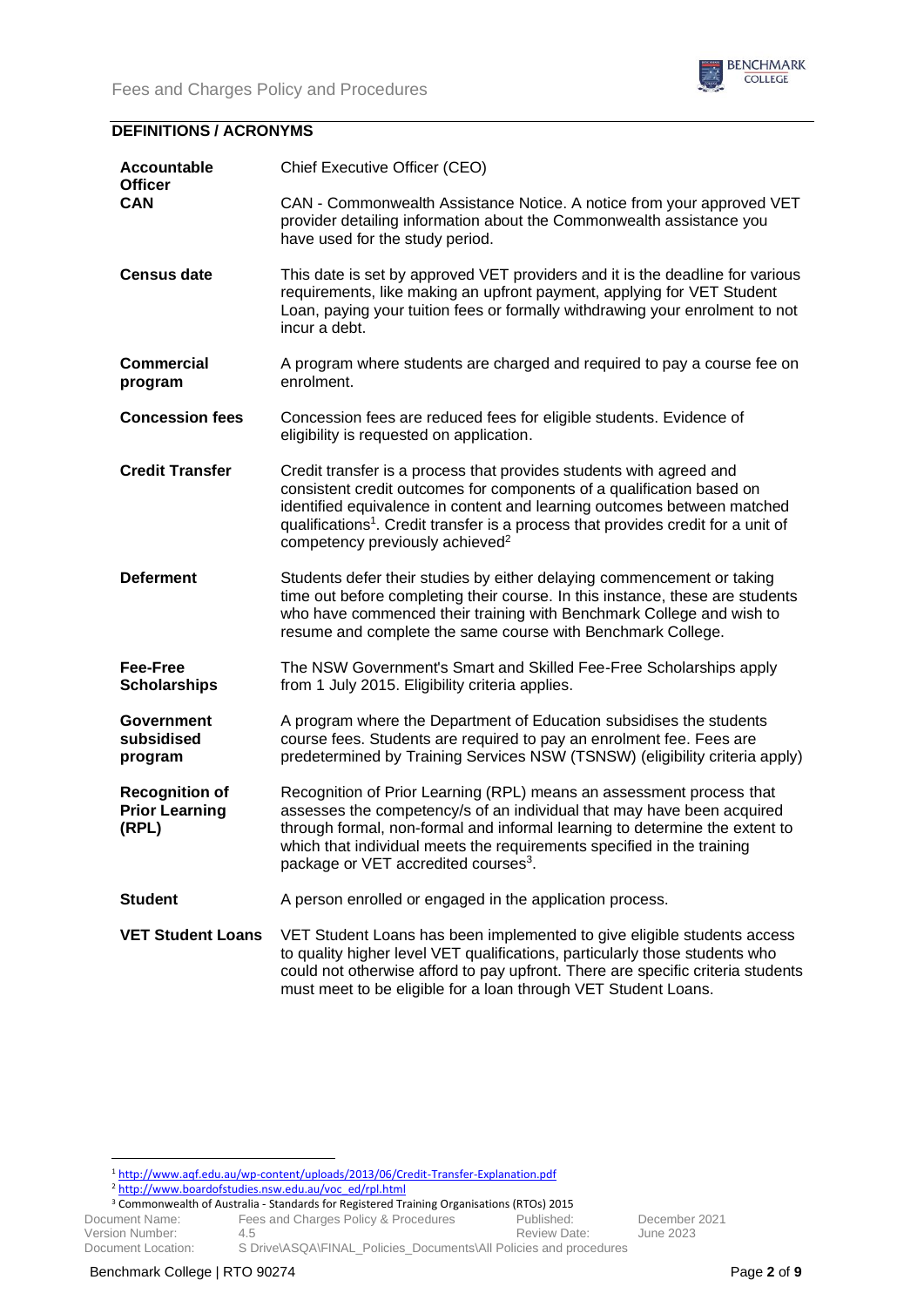

# **POLICY**

Benchmark College applies a systematic approach to fee collection and the refund of fees. This approach includes:



## **1. Fees payable**

Fees vary for different training programs. The determination of course fees are dependent on program duration, modality, requirements, commercial viability and state contract requirements, including individual eligibility criteria.

The CEO is responsible for approving the Benchmark College Fee Schedules. The Benchmark College Fee Schedule and Textbook & Learner Guide Schedule documents includes all Fees and charges applicable to all courses. The total amount of all fees including course fees, administration fees, material fees and any other charges for enrolling in a training program are listed in these documents.

For Government subsided programs conducted in NSW, fees are listed in the NSW Department of Education, Smart and Skilled Prices and fees (current version)<sup>4</sup>.

# **2. Issuing of Learner Guides**

Learner Guides will be issued electronically by the Trainer, at the time of commencement of each unit of competency. Paper copies will incur a fee, unless the student is disadvantaged by not receiving a paper copy. Please refer to Textbook & Learner Guide Costs schedule for the fee.

# **3. Replacement of text/training workbooks and access codes**

Students who require replacement of issued hard copy learner guides or training workbooks will be liable for additional charges to cover the cost of the replacement. Please refer to Textbook & Learner Guide Costs schedule for replacement textbook charges.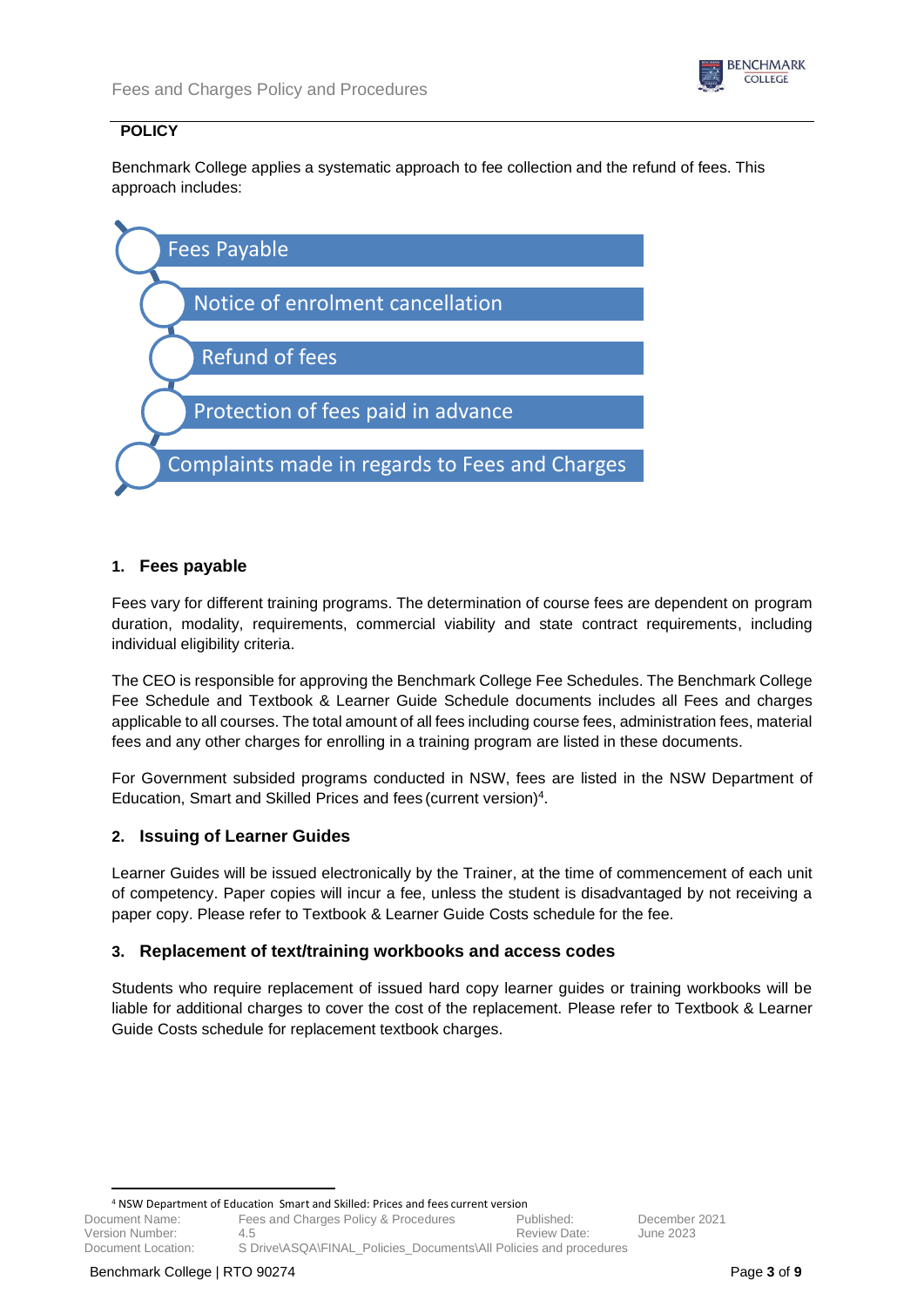

# **4. Reissuance of Certificates/Student cards and Scanning**

4.1 Reissuance of Certificates, Statements of Attainment and Record of Results

Where a student has lost or misplaced an issued certificate/ statement of attainment/ record of results, Benchmark College will charge a fee of \$40.00 to reprint/reissue the document. Information relating to the reissuance of certificates/ statements can be found in the Student Handbook and in the Fee Schedule.

### 4.2 Replacement Student Card

Where a student has lost or misplaced a Student Card issued by Benchmark College, the fee to issue a replacement card is \$40.00.

## 4.3 Scanning Student Assessment Tasks

Where a student has requested a copy of their assessment task after submission, the fee is \$10.00 for each unit of competency requested. The assessment/s will be scanned and emailed (soft copy only).

## **5. Payment of Fees**

Where a fee is incurred, students or Job Active agencies (where applicable) are invoiced the total fee payable, unless prearranged, after the application has been completed and processed by the Benchmark College Administration department. Fees can be paid in full prior to the commencement of training where the total amount invoiced does not exceed \$1,500. The minimum amount required to be paid before training can commence is 20% of the total fee, up to a maximum amount of \$1,500. The balance of the invoice can then be paid off through a payment arrangement throughout the duration of the course. Fees paid are documented in the accounting database where monthly reconciliation occurs. Fees can be paid by credit/ debit card, cash, cheque, money order or electronic fund transfer (EFT) into Benchmark College's nominated bank account, VET Student Loans (for approved Diploma courses only) and payment plans using the Benchmark College Payment Arrangement Agreement (refer to 9.1 Payment Plans).

Benchmark College's Fee schedule is explained by staff to students/Job Active agencies on course application and prior to the payment of Fees. The Fee Schedule is also available at <https://www.benchmark.edu.au/fees>

Unless a commercial arrangement has been preorganised with an employer and there is a Memorandum of Understanding in place with the employer, Benchmark College does not invoice employers for student fees. Should the employer and student make arrangements for the employer to pay the fee on the student's behalf, this arrangement does not involve Benchmark College.

# **6. Protecting fees being paid in advance**

Benchmark College acknowledges that it has a responsibility under Standard 7.3 and Schedule 6 to protect the fees paid by students in advance of their training and assessment services being delivered, where prepayments are required.

To protect fees paid by students in advance of their training and assessment Benchmark College will not accept prepayments greater than \$1,500.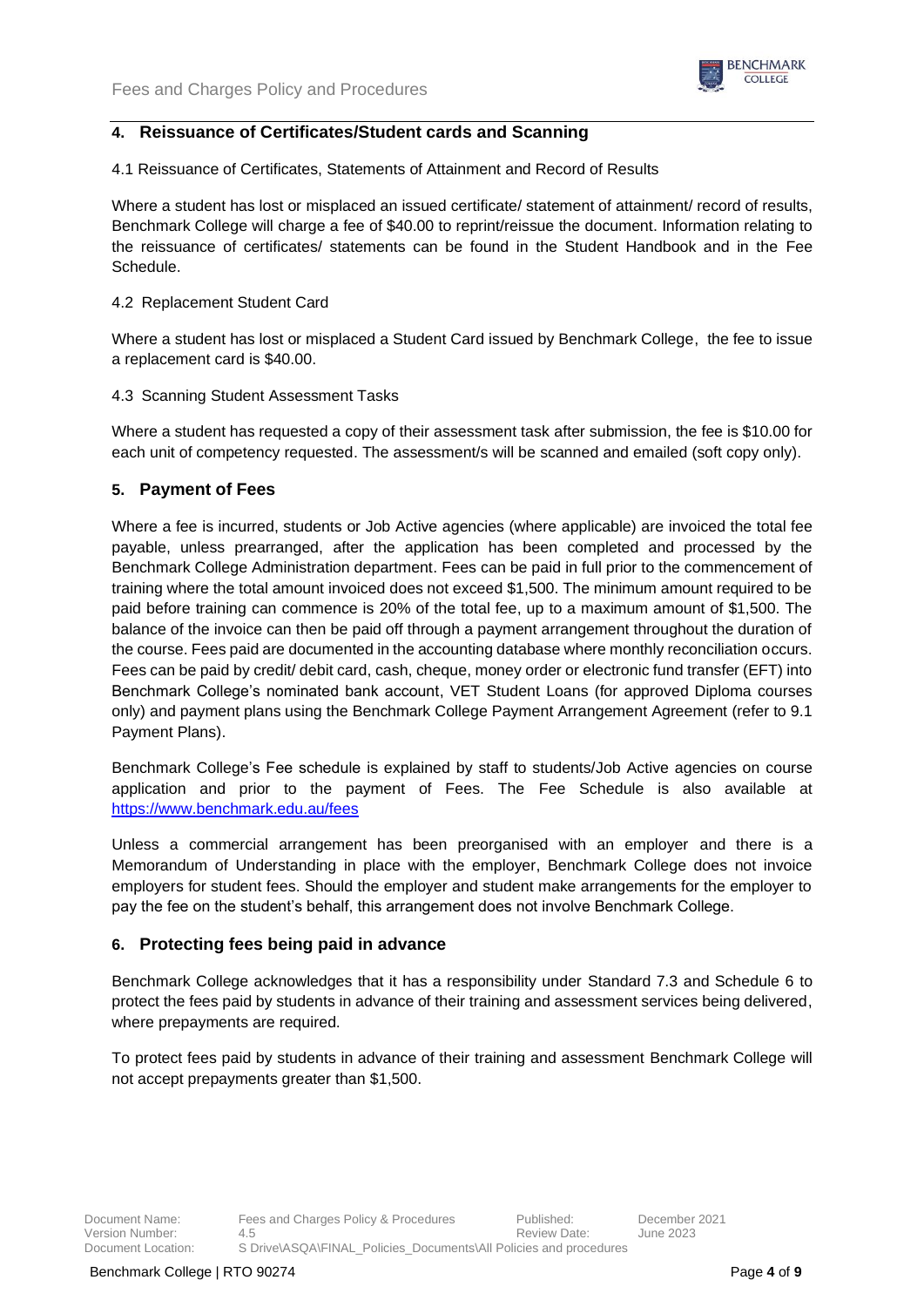

# **7. Payment of fees – Financially disadvantaged students**

7.1 Government funded students – Adjusting of fees may not be applicable due to funding contract requirements.

7.2 Fee for service students – To minimise the financial barriers to vocational education and maximise education related opportunities; Benchmark College, on request, can conduct an individual assessment of a student's financial capacity to pay enrolment fees. The assessment would include the student providing appropriate evidence. The outcome of a student's financial assessment can lead to either the wavering of fees, students being charged a concession fee or the utilisation of customised payment plans.

7.3 Students who do not fall within the above categories will be assessed on an individual basis.

## **8. Assessment Attempts**

Student fees include two additional assessment attempts. This means if a student is found Not Yet Satisfactory (NYS) for an assessment task, the student can re-submit this assessment a second time without charge. Further assessment attempts will incur a fee of \$100.00 for each assessment resubmission.

# **9. New South Wales Subsidised Training<sup>5</sup>**

NSW Department of Education, Smart and Skilled Fee Administration Policy (current) outlines eligibility, fee exemptions, concessions, fee-free scholarships and fee adjustments for individuals applying for subsidised training. To be eligible for Smart and Skilled funding, a student must:

- Meet citizenship requirements, and
- Be 15 years or over, and
- Live or work in NSW, and
- No longer be at school or its equivalent (unless signing into a School Based program).

#### **9.1 Fee Categories**

The student fee categories are:

- 1. Standard Student
	- o First Qualification
		- o Subsequent Qualification
- 2. Apprenticeship
- 3. Traineeship
- 4. Concession
- 5. Exemption and fee-free training

The Standard Student fee applies to students who are not doing an apprenticeship or traineeship or who do not qualify for a concession or an exemption.

#### **9.2 Traineeship Fees**

For a student undertaking a Skills List qualification as a new entrant trainee (under the Smart and Skilled Entitlement Apprenticeships and Traineeships Program) the fee is capped.

On January 1 2020, the NSW Government introduced Fee Free Traineeships to eligible individuals. More information can be found at [https://smartandskilled.nsw.gov.au/for-students/pre-apprenticeships](https://smartandskilled.nsw.gov.au/for-students/pre-apprenticeships-traineeships)[traineeships](https://smartandskilled.nsw.gov.au/for-students/pre-apprenticeships-traineeships) or<https://smartandskilled.nsw.gov.au/for-students/faqs>

<sup>5</sup> NSW Department of Education, Smart and Skilled Fee Administration Policy (current)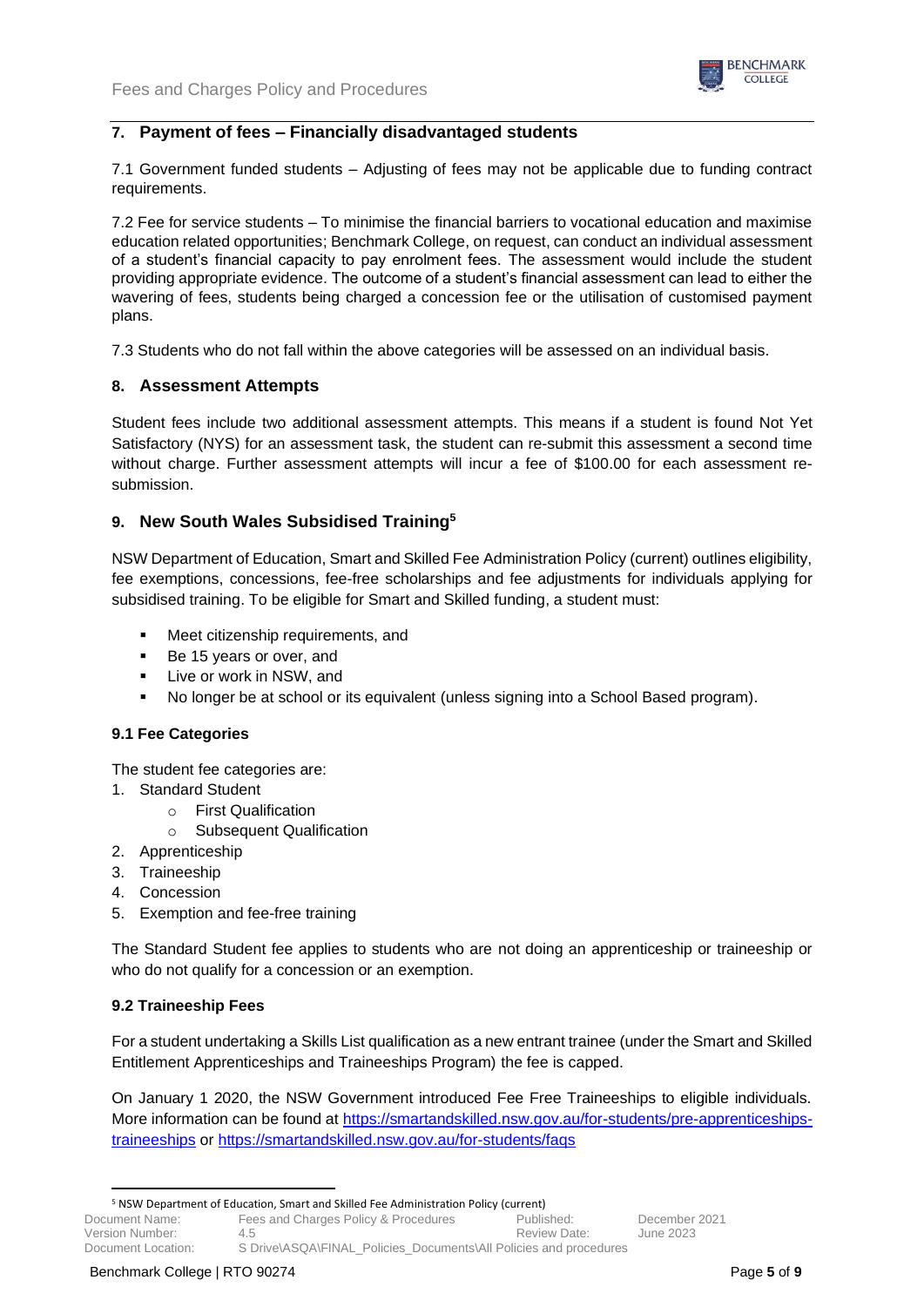

### **9.3 Concession Fees and Scholarships**

Concession fees for government subsidised programs are granted in accordance with the relevant funding guidelines. Evidence of eligibility is requested on application. An individual's eligibility to receive a concession is assessed prior to enrolment.

There are no concessions for Diploma qualifications.

## **9.4 Fee Exemptions/Waivers**

The following identifies students who may qualify for a fee exemption;

- Australian Aboriginal and Torres Strait Islander people.
- People with a disability (must meet the Smart and Skilled disability fee exemption criteria).
- Refugees and asylum seekers (must meet the Smart and Skilled refugee and asylum seekers eligibility and exemption criteria).
- Recipients of Fee-Free Scholarships (must meet the Smart and Skilled eligibility requirements)
- Students studying qualifications under the Entitlement Foundation Skills (EFS) program.
- Students enrolled as apprenticeships or traineeships studying a qualification funded under the Entitlement Apprenticeships and Traineeships (EAT) program.
- Students eligible for Skilling for Recovery categories, NSW response to JobTrainer (must meet Smart and Skilled eligibility criteria and fall into one of the defined categories).

For more information, go to the Smart and Skilled website;

<https://smartandskilled.nsw.gov.au/for-students/scholarships/fee-free-scholarships> [https://www.training.nsw.gov.au/programs\\_services/sfr/index.html](https://www.training.nsw.gov.au/programs_services/sfr/index.html)

## **9.5 Recognition of Prior Learning (RPL) and Credit Transfer**

Where an eligible student is granted RPL or Credit Transfer for one or more units of competency, a new student fee is determined by Smart and Skilled. For students subsidised under Smart and Skilled funding, RPL and Credit Transfer fee deductions are automatically calculated by Smart and Skilled.

For fee for service students, please refer to the Benchmark College [Fee Schedule.](https://www.benchmark.edu.au/fees)

#### **9.6 Fees for Continuing Students**

Students under Smart and Skilled funding, who have paid the full fee upfront, will not be charged an additional fee to continue their training even if the fee for the qualification increases from one activity period or year to the next<sup>6</sup>.

#### **9.7 Fees Adjustments**

At times when a student's fee needs to be adjusted for various reasons, including, but not limited to, Smart and Skilled notification adjustments and credit transfer or RPL notifications or changes to employment situations, students will be notified via email with the reason for adjustment and adjusted invoice (if applicable) or a refund form (if applicable) and any other relevant supporting documentation, for example, including a Smart and Skilled notification of enrolment – student copy (where applicable).

Fees are determined by NSW Department of Education, Smart and Skilled for those students who are eligible. When students may initially be considered fee exempt but Smart and Skilled finds them no longer eligible for this exemption, a fee may be incurred and an invoice issued at any time during their qualification. Benchmark College will contact the student first to explain the situation before invoicing.

6 Smart & Skilled Fee Administration Policy 2018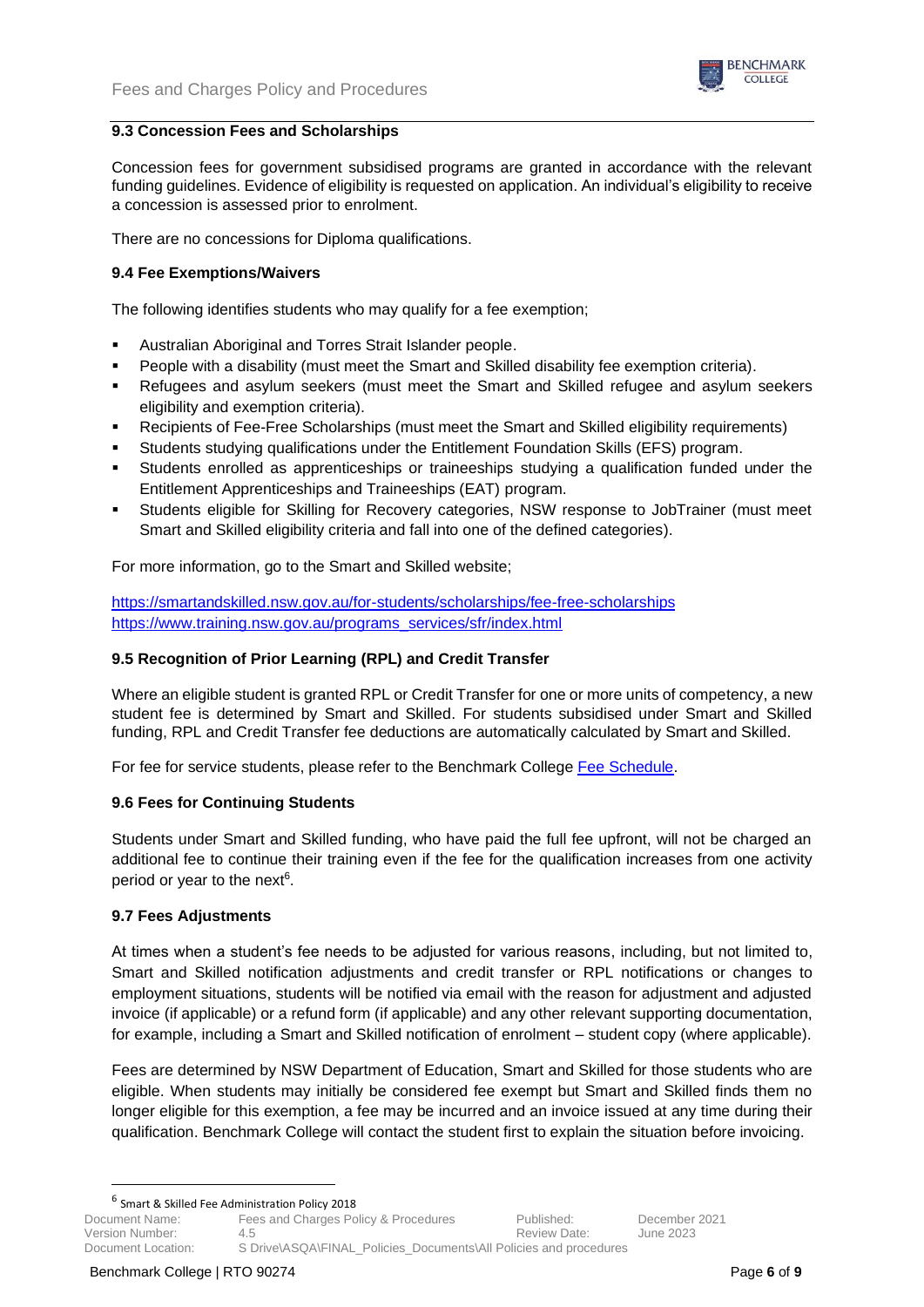

### **9.8 Transferring Students**

9.8.1 Students Transfer of Their Own Accord.

A student may decide to withdraw from subsidised training with another RTO and transfer to Benchmark College. In this situation, the student may end up contributing more towards the cost of their training.

9.8.2 The Initial Provider Closes or Contract is Terminated.

- The total fees charges by the two Smart and Skilled Providers do not exceed the student fee quoted by the initial Provider.
- Where the combined fee exceeds the original fee quoted, the subsequent Provider must contact NSW Department of Education to confirm the fee charged, before enrolling the student and charging any fees. The fee gap will be paid by the Department.

9.8.3 Student Transitions from Superseded Qualification

Students who transition from superseded qualifications to new qualifications (where the new qualification price is different):

- Benchmark College will continue to be paid the applicable subsidy for the superseded qualification.
- The student fee will remain the same. If the student is enrolled under a Fee-For Service arrangement, the fee may be subject to change. Students will be communicated and notified of any changes in advance.

# **10 Payment Options**

In general, the following payment methods are accepted:

- Cheque, money order, direct deposit, credit/debit card (VISA and MasterCard only), EFTPOS
- Payment plans
- VET Student Loans are available to students for approved Diploma courses only.

#### **10.1 Payment Plans**

Payment plans are used to organise regular payments directly with Benchmark College. The payment plans are made in writing using the Benchmark College Payment Arrangement Agreement form. The Payment Arrangement Agreement includes:

- When the payment plan will commence
- The regularity of the payments e.g. weekly, fortnightly, or monthly
- The amount that will be paid each time
- The total number of payments
- How the payment will be made e.g. by credit card or direct deposit
- A declaration that outlines the requirements of the payment arrangement agreement and consequences of failure to pay.

Where a student chooses to use a Payment Plan for Government subsidised programs, they are required to pay a 20% depositof the course cost on enrolment, and no more than \$1,500 in prepayment.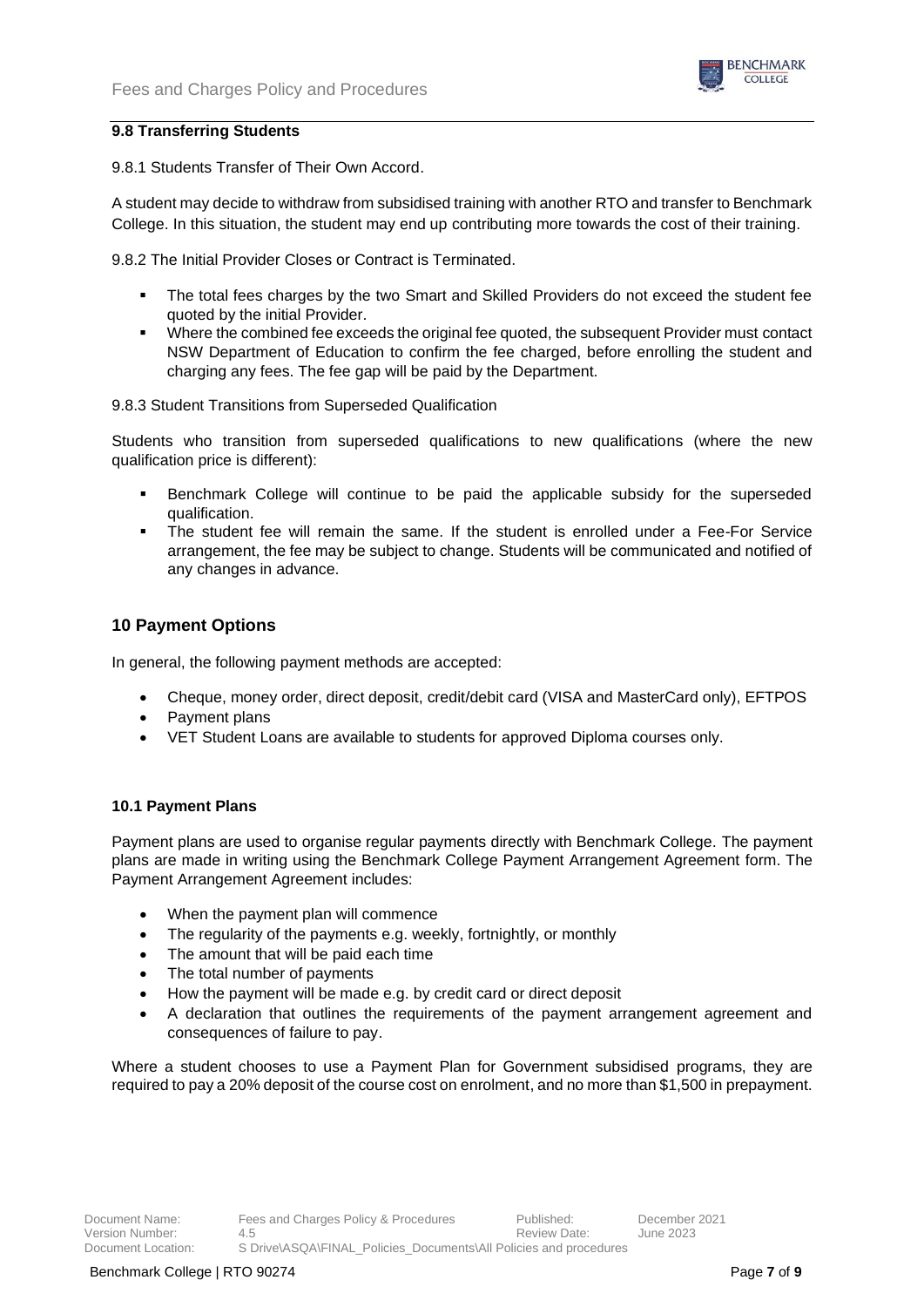

### **10.2 VET Student Loans**

Benchmark College<sup>7</sup>:

- does **not** charge students the total course tuition fees up-front students will incur the debt as they progress through their course (over a minimum of three census dates).
- issues VET Student Loans students with a VET Student Loans Invoice Notice at least 14 days prior to each census date for a VET unit study – to ensure students are fully aware of the debts they may incur after the census date; and
- does not accept a VET Student Loans loan application from a student until a two-day "cooling off" period has elapsed after enrolment.

Benchmark College publishes a schedule of VET tuition fees and census dates for all VET units of study that are offered, for both full fee-paying and state government-subsidised students, on the College website [www.benchmark.edu.au](http://www.benchmark.edu.au/)

#### 10.2.1 VET Student Loans Liability

Students who have accessed VET Student Loans to cover all or part of their tuition fees incur the liability and therefore the debt for the tuition fees after the census date. Where the student has paid their fees upfront, the student is eligible for a refund if they withdraw on or before the census date for the relevant Unit of Study.

#### 10.2.2 /VET Student Loans - Loan Fee<sup>8</sup>

A 20% loan fee applies for most students for VET Student Loan accessed by full fee paying/fee for service students. The loan fee does not count towards a student's FEE-HELP limit.

Students will **not incur** the loan fee if the student fee is subsidised by a state or territory government (e.g. a new entrant trainee).

#### 10.2.3 /VET Student Loans – Incidental Fees

Any incidental fees that do not apply to a VET Student Loan will be listed on the Fee Schedule and Census dates for that qualification, available from [www.benchmark.edu.au](http://www.benchmark.edu.au/)

#### **10.3 Payment terms**

Payment terms are determined prior to course/program commencement.

Students will not be permitted to commence training until a minimum of 20% deposit of enrolment fees has been paid, and no more than \$1,500 in prepayment (unless fee exemption eligibility applies, or the student has chosen to utilise VET Student Loans for an approved Diploma course).

Confirmation of enrolment in the selected program and its subsequent training is only to occur after the deposit has been paid. Once a deposit has been taken the student must pay the remainder of fees prior to course completion through the agreed payment arrangement. Certificates will **not** be issued until full payment/settlement of fees has occurred.

#### **10.4 Consequences for failure to pay course/enrolment fees**

Where the scheduled fee has not been paid in accordance with any payment plan in place, training will be placed on hold and/or the issuance of the qualification award withheld until payment of fees has occurred.

When training has been placed on hold, all services will cease meaning the trainer will not be able to make any visits, provide resources and support or assess any work. All students have a fixed start and

<sup>7</sup> Australian Government, Department of Education and Training, *VET Administrative Information for Providers - Addendum Incorporating the VET FEE-HELP reforms 2015/2016*

<sup>8</sup> Australian Government, *Thinking about a VET qualification? VET FEE-HELP 2016*